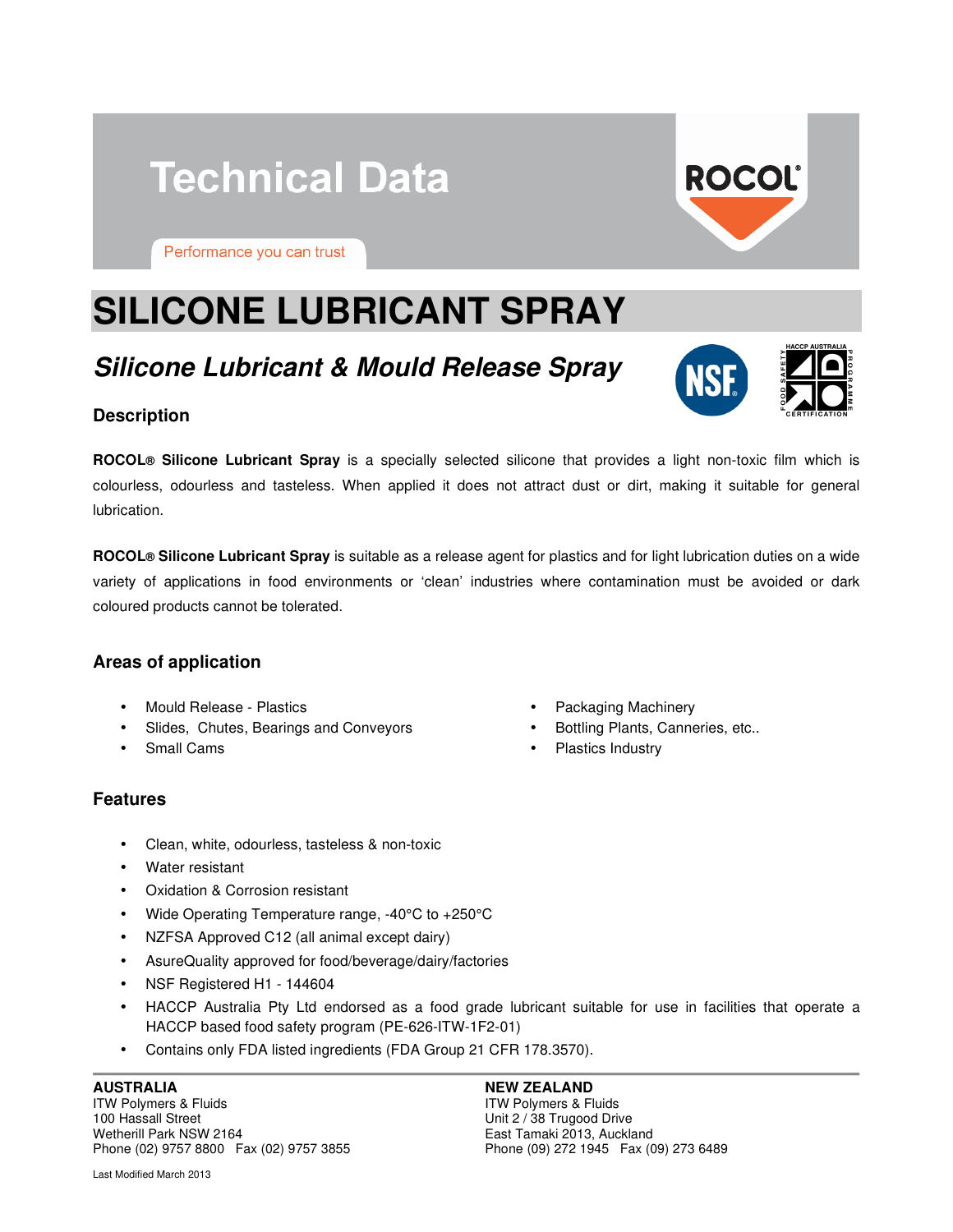• NOT for direct food contact surfaces

# **Technical data**

|  | Clear colourless liquid                                 |
|--|---------------------------------------------------------|
|  | $-40^{\circ}$ C to 250 $^{\circ}$ C                     |
|  | Hydrocarbon                                             |
|  | 21.1 mN/m, approx. $@$ 25 <sup>o</sup> C                |
|  | 2.80 at $25^{\circ}$ C between 0.5 and 100 kHz, approx. |
|  | 16 kV/mm @ $25^{\circ}$ C, approx.                      |
|  | 0.16 W/m $\mathrm{^{\circ}C}$ , approx                  |

# **Directions for use**

- Shake well before use.
- Hold can upright and spray from a distance of 15 to 30 cm.
- Use only as directed.
- Use only minimum quantity necessary to achieve desired technical effect.
- Not suitable for direct food contact surfaces.

# **Storage and Shelf Life**

Store in dry conditions between 10°C and 30°C, away from sources of heat and naked flames. Protect from frost. When stored in original sealed containers, the minimum shelf life is two years.

# **Packaging**

 **ROCOL® Silicone Lubricant Spray** is available in 250g Aerosol size.

**Ordering Information:** 250g Aerosol #RY502452

**DG Code:** Aerosol - UN 1950

# **Health & Safety Information**

The product is not hazardous according to NOHSC criteria. A Material Safety Data Sheet is available from ITW Polymers & Fluids upon request and are available on our website www.rocol.com.au.

#### **Disclaimer**

The information contained in this Technical Bulletin is as up to date and correct as possible as at the time of issue. The data provided should be used as a guide only as the performance of the product will vary depending on differing operating conditions and application methods.